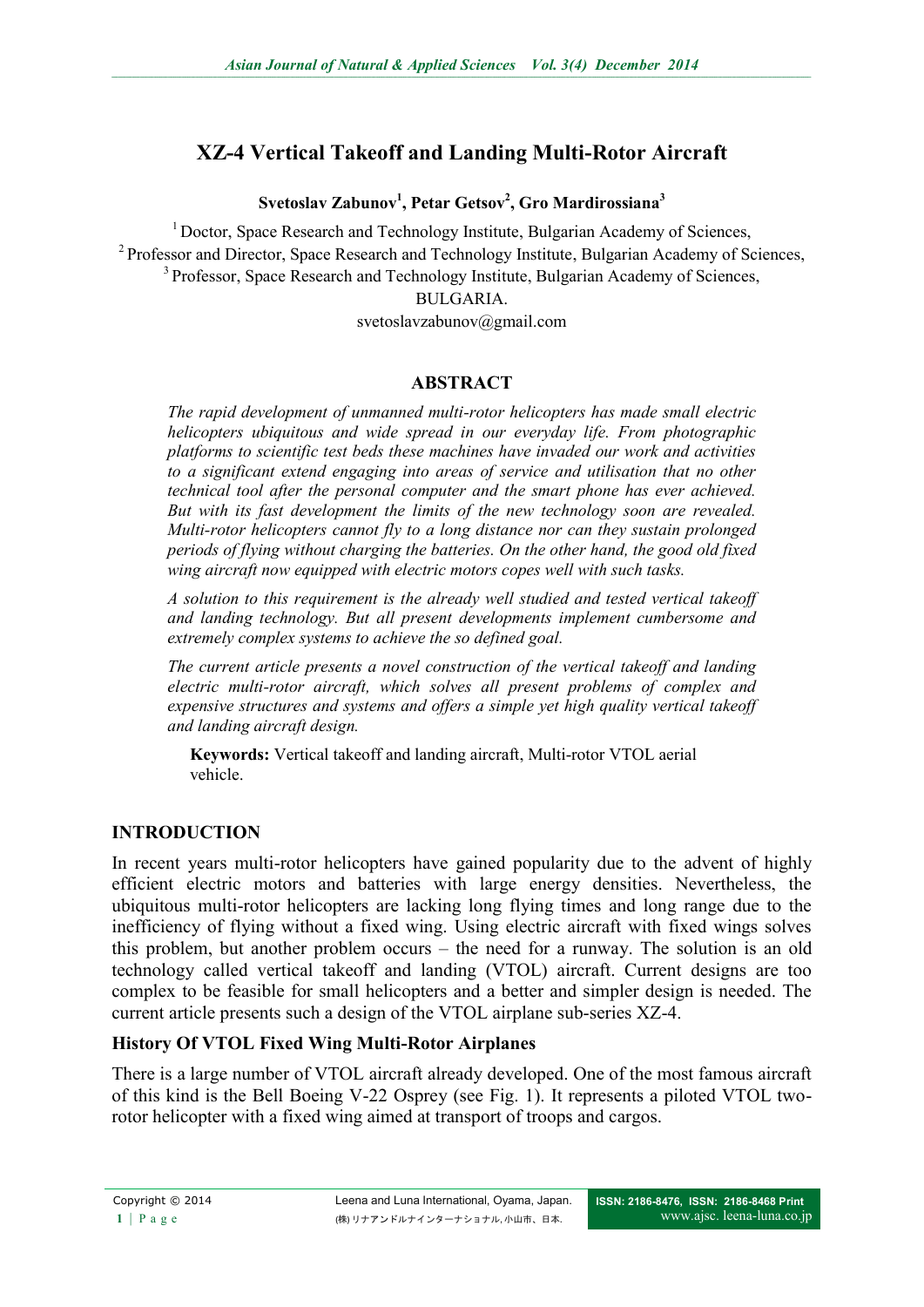

Figure 1. Bell Boeing V-22 Osprey.

The control of flight is achieved through tilting rotors and collective and cyclic pitch control of the propeller blades. This is a very sophisticated technology and has proven hard to adjust and implement. Another example of a convertible VTOL airplane is the unmanned Bell Eagle Eye. Both designs use tilt-rotors and collective and cyclic pitch control (CCPC). They take off and land vertically and perform vertical to horizontal and vice versa flight transitions in the air. More examples of VTOL propeller driven airplanes using CCPC having similar qualities may be found in the literature.

Another type of VTOL propeller driven airplanes achieve vertical to horizontal flight transition using tilt-wing technology (see Fig. 2).



Figure 2. Hiller X-18 uses tilt-wing to perform VTOL manoeuvring.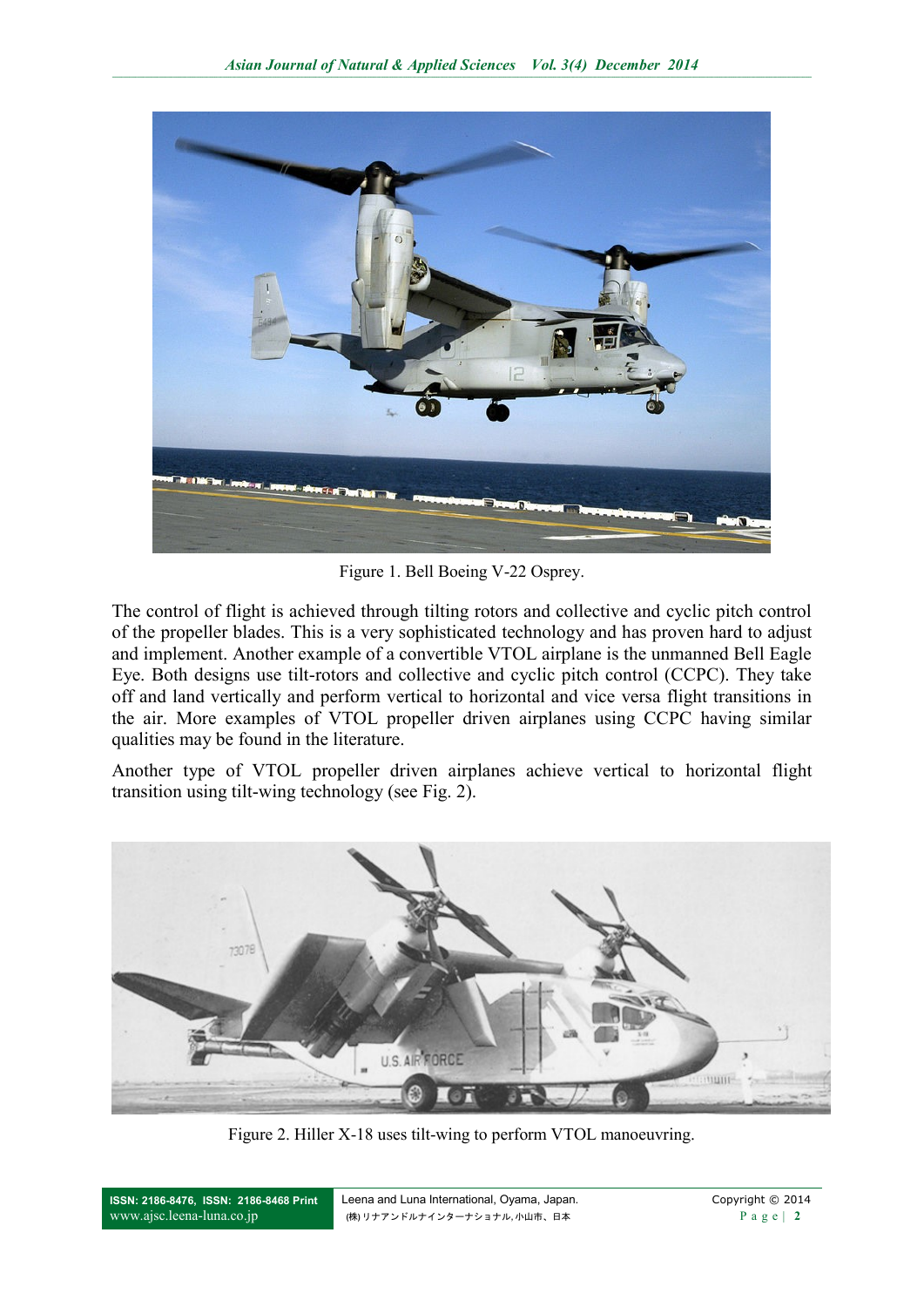A third group of propeller driven airplanes with fixed wing exhibit VTOL features but have neither tilt-rotors nor tilt-wings. These aircraft are the so called tail-sitters. All tail-sitter designs rely on collective and cyclic pitch control of their propellers and/or control surfaces in order to guide their flight. These airplanes carryout the transitions between vertical and horizontal flight by changing the orientation of their whole airframe (see Fig. 3).



Figure 3. Convair XFY-1 Pogo tail-sitter design.

All three groups of VTOL propeller driven fixed wing aircraft mentioned so far use in conjunction or separately control surfaces, tilt-rotors, tilt-wing or collective and cyclic pitch control to maintain their flight attitude. This leads to lower efficiency of flight, extreme complexity of the aircraft, higher initial and maintenance costs and lower reliability.

In order to overcome the drawbacks just noted authors propose novel designs of VTOL fixed wing propeller driver aircraft that do not use control surfaces, tilt-rotors, tilt-wing or collective and cyclic pitch control to maintain their flight attitude. Instead, a multi-rotor system is utilized where by changing rotor speeds the aircraft is controlled successfully in all modes of operation: vertical flight, horizontal flight and intermediate transitional flight modes.

## **The Zabunov XZ-4 sub-series of VTOL aircraft**

The Zabunov XZ-4 sub-series consist of several aircraft models based on multi-rotor fixed wing airplane with static blades (no pitch adjustment), no control surfaces, no tilt-rotors or tilt-wing. Thus the construction of these aircraft is very simple, inexpensive, reliable and lightweight. The XZ-4 sub-series are based on patent issued to the authors for originality and novelty of their work.

Currently there are three models developed: XZ-4, XZ-4A and XZ-4B. Model XZ-4 is a hexrotor aircraft with fuselage and a fixed wing. No tail control surfaces or stabilizers are present. There are no ailerons either. Thus the airplane has low aerodynamic drag. Four of the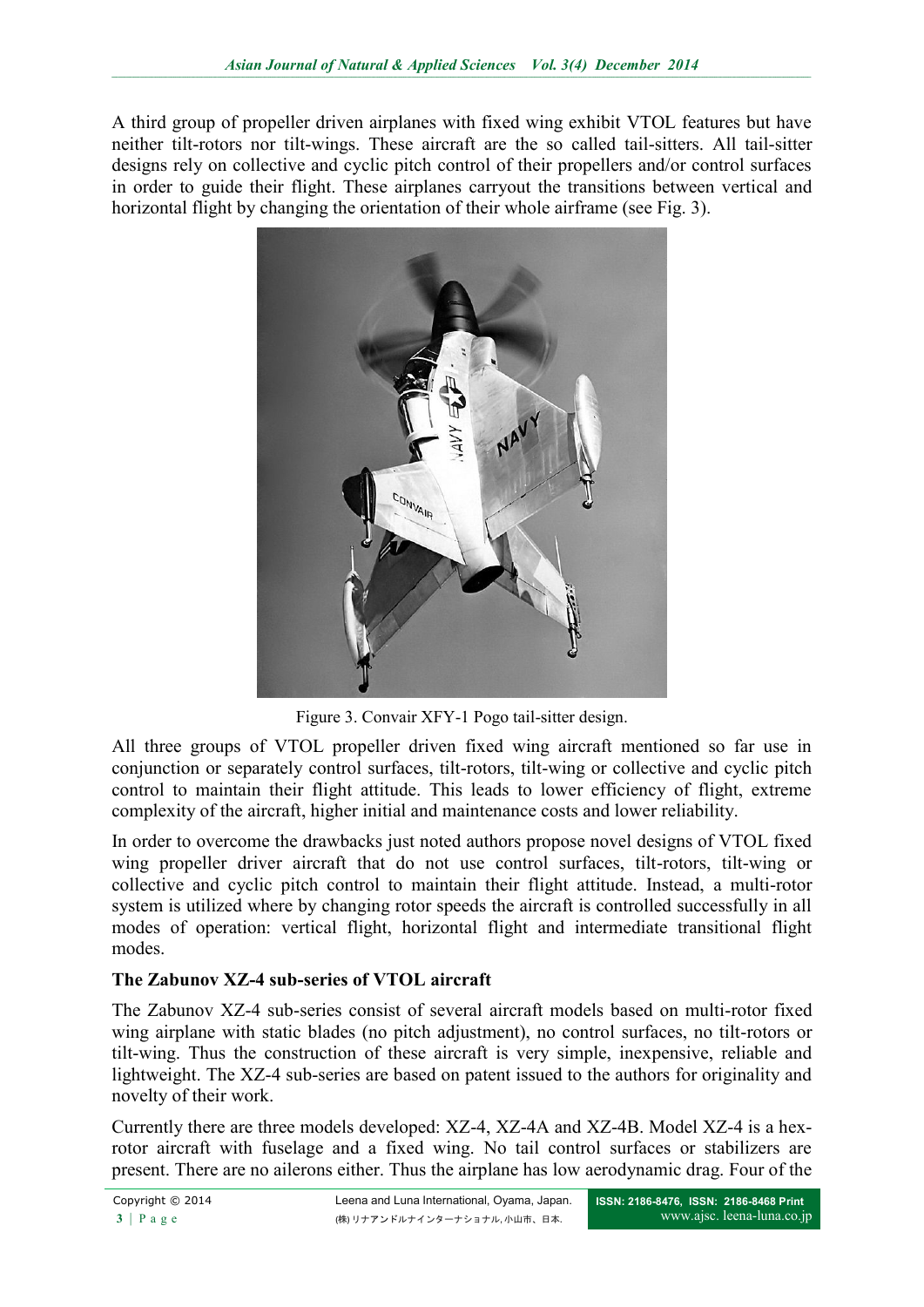rotors are positioned on the main wing with propellers in tractor configuration. Another two of the rotors are mounted in nacelles under the wing again in tractor setup so that the upper wing surface is not shadowed. The latter feature was designed into XZ-4 model aiming at installing solar panels on the upper surface of the fixed wing. The other two models XZ-4A and XZ-4B do not offer solar panel capabilities.

XZ-4 is shown on Fig. 4 and Fig. 5.



Figure 5. Zabunov XZ-4 bottom, side and front view.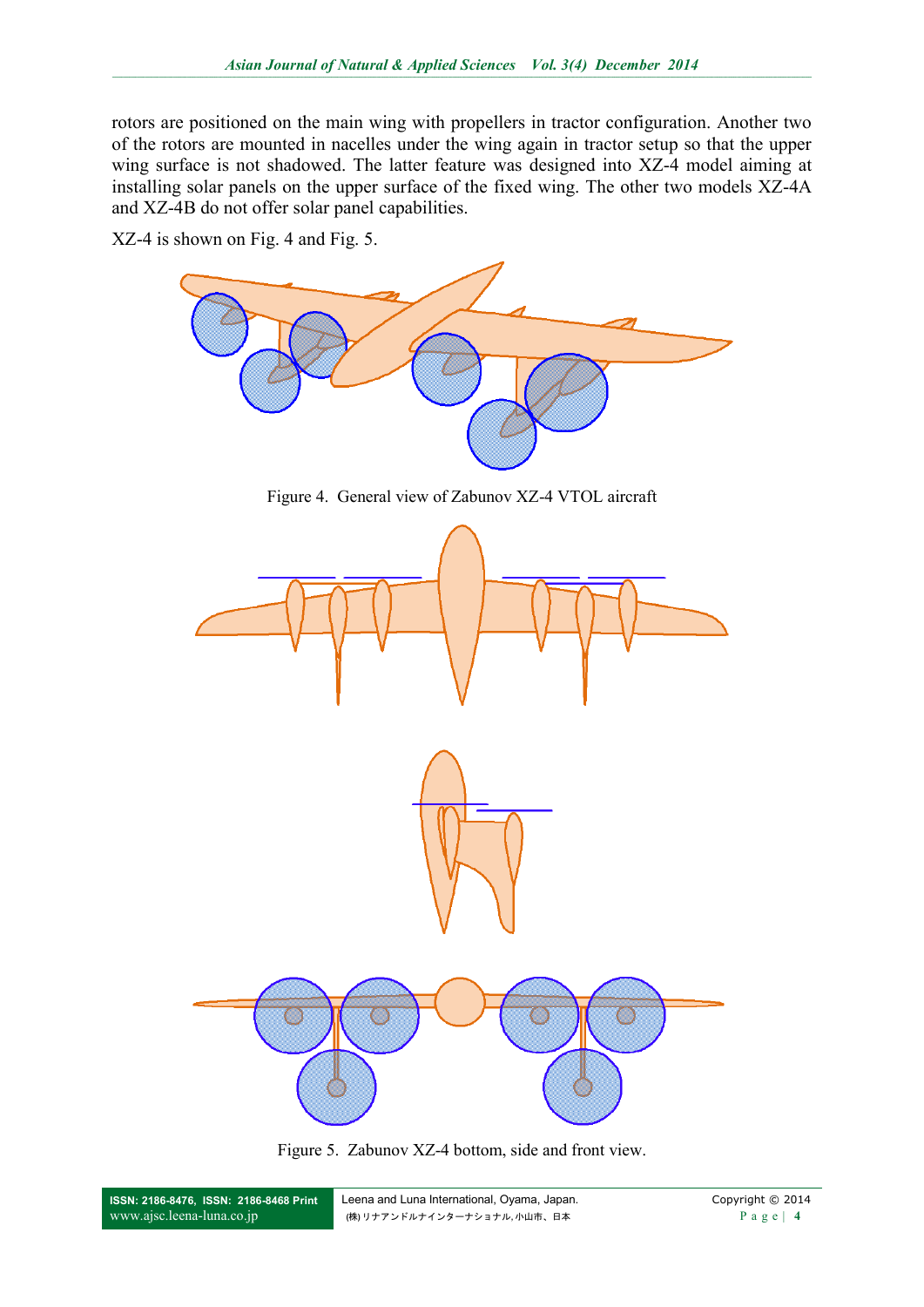XZ-4 is a tail-sitter aircraft and takes off and lands vertically as a helicopter (see Fig. 5). As it is aimed at horizontal flight in most of the time, propellers are optimized for horizontal flight and its hovering capabilities are not as efficient as those of a conventional multi-rotor helicopter such as XZ-2 or XZ-3 helicopters. Once in the air, XZ-4 is able to make transition from vertical to horizontal flight tilting its whole airframe. In horizontal flying mode XZ-4 is capable of flying to several times longer and to several times longer distances than multirotor helicopters due to high efficiency of the main wing. The propellers positions are such chosen that when mounting cameras to the bottom of the fuselage their view is clear and unhindered.

A simpler construction is offered by XZ-4A where the console attached propellers are protruding from the fuselage instead of from the wing. This construction is more rigid hence lighter, but obstructs the sunlight from passing to the upper surface of the wing thus eliminating the possibility of installing solar cells over the wing top surface (see Fig. 6).



Figure 6. Zabunov XZ-4A bottom, side and front view.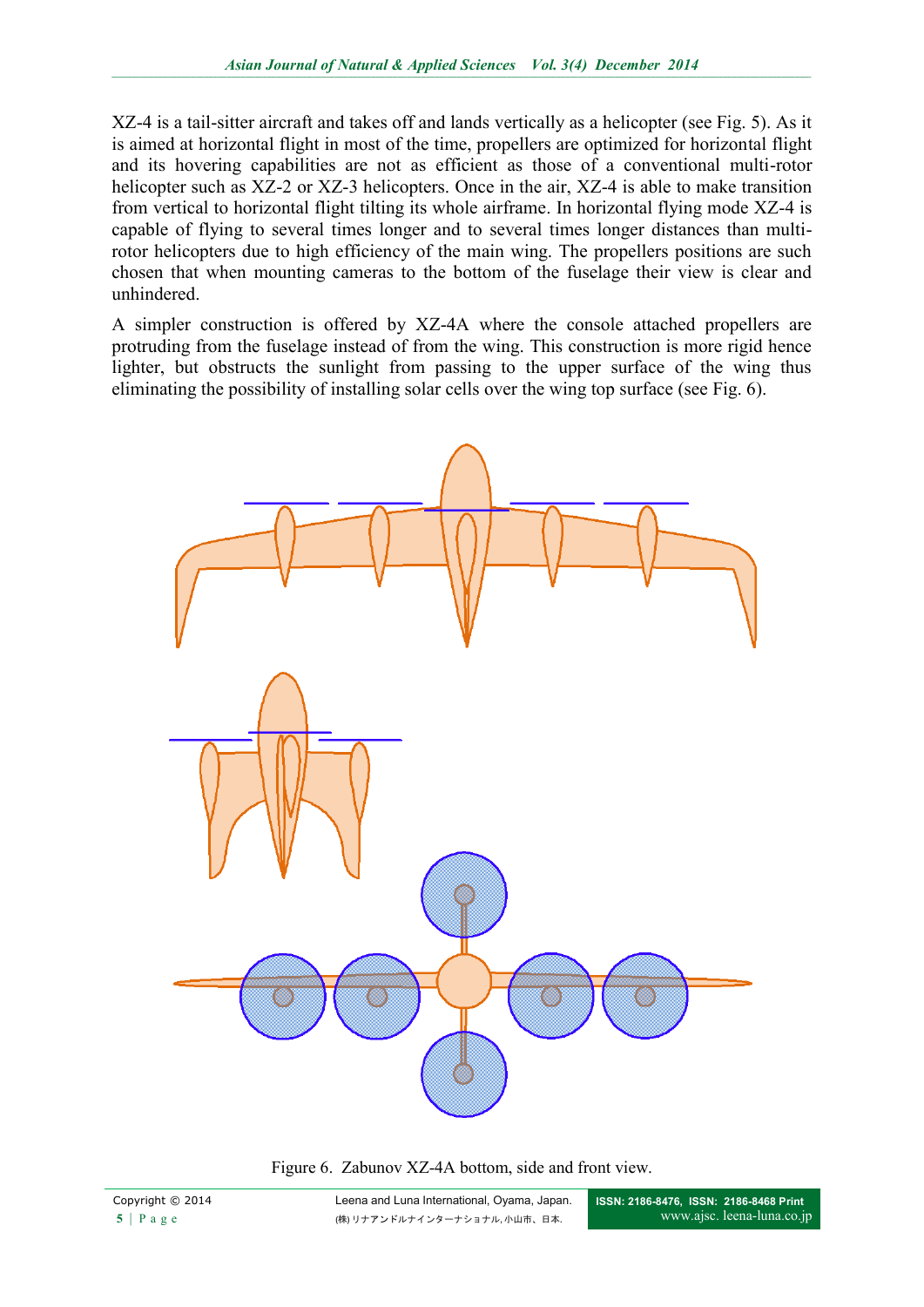The third design designated XZ-4B is even simpler in design possessing only four instead of six propellers. This non-complex construction is also less reliable, but cheaper and easier to maintain. XZ-4B is extremely valuable for testing purposes. It is shown on Fig. 7. Again, it is not suitable for solar cells installation on the main fixed wing.



Figure 7. Zabunov XZ-4B bottom, side and front view.

#### **CONCLUSION**

Inventing novel VTOL airplane designs in the field of unmanned aircraft is essential due to the current lack of high quality and efficient VTOL propeller driven unmanned airplanes. The Zabunov XZ-4 sub-series of VTOL multi-rotor aircraft fills the gap of efficient, simple, costeffective and capable aircraft by offering a new approach to VTOL aircraft design.

Authors are continuing their work on new models of unmanned multi-rotor propeller driven VTOL fixed wing airplanes and also of conventional and compound multi-rotor helicopter designs.

**ISSN: 2186-8476, ISSN: 2186-8468 Print** [www.ajsc.leena-luna.co.jp](http://www.ajssh.leena-luna.co.jp/)